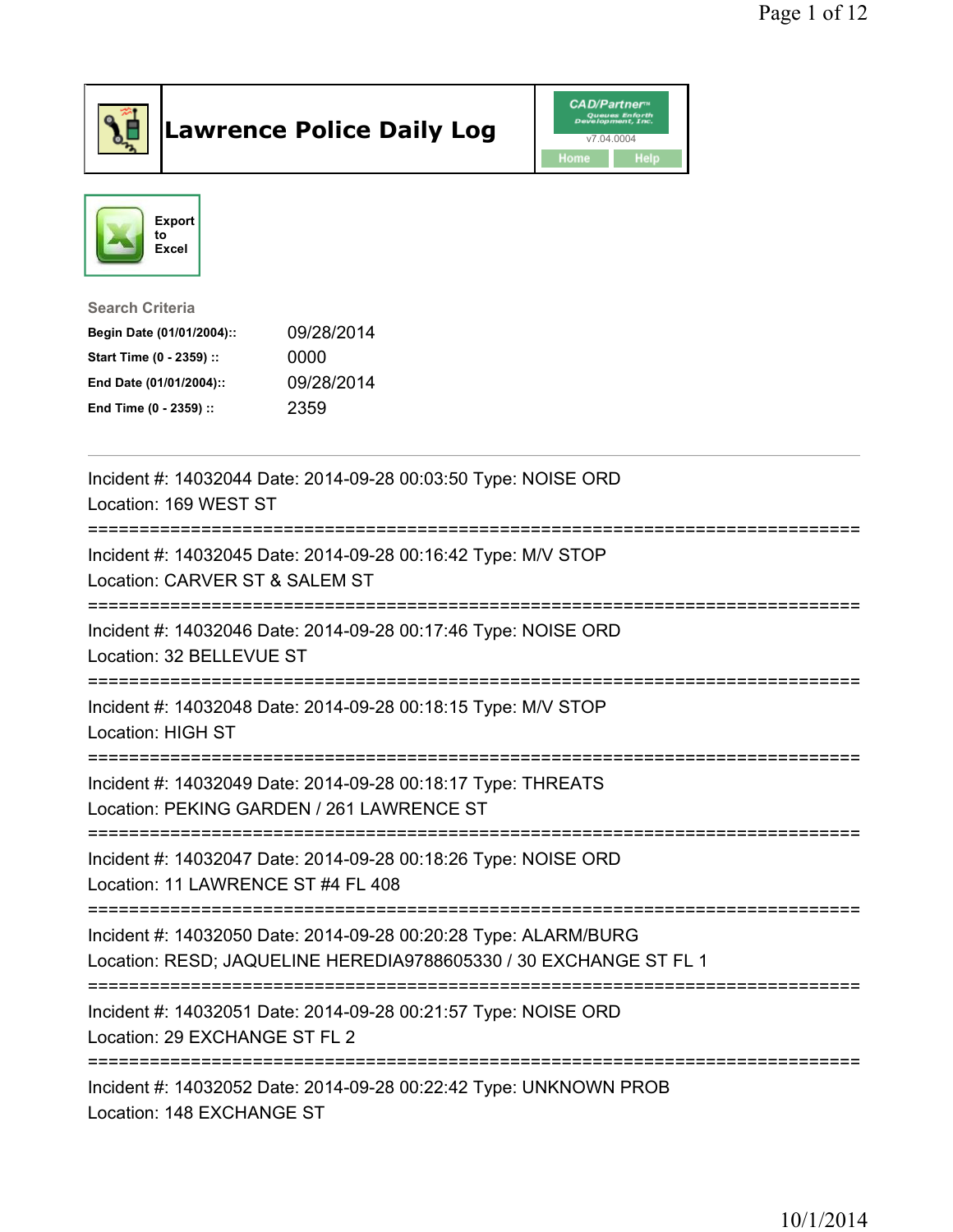| Incident #: 14032053 Date: 2014-09-28 00:33:18 Type: SUS PERS/MV<br>Location: HAMLET ST & S BOWDOIN ST                                       |
|----------------------------------------------------------------------------------------------------------------------------------------------|
| Incident #: 14032054 Date: 2014-09-28 00:38:32 Type: NOISE ORD<br>Location: 79 ABBOTT ST FL 3                                                |
| Incident #: 14032055 Date: 2014-09-28 00:41:18 Type: M/V STOP<br>Location: AMESBURY ST & LOWELL ST<br>:=============================         |
| Incident #: 14032056 Date: 2014-09-28 00:42:59 Type: NOISE ORD<br>Location: 130 OXFORD ST FL 1                                               |
| Incident #: 14032057 Date: 2014-09-28 00:46:31 Type: ALARM/BURG<br>Location: RESD; LUIS NOVA 9786860296 / 65 BROOKFIELD ST                   |
| Incident #: 14032058 Date: 2014-09-28 00:52:50 Type: TOW OF M/V<br>Location: 4 BENNINGTON ST                                                 |
| Incident #: 14032059 Date: 2014-09-28 00:55:50 Type: NOISE ORD<br>Location: 61 ARLINGTON ST                                                  |
| ====================================<br>Incident #: 14032060 Date: 2014-09-28 01:09:33 Type: DOMESTIC/PROG<br>Location: 140 EXCHANGE ST FL 2 |
| Incident #: 14032061 Date: 2014-09-28 01:25:53 Type: DISORDERLY<br>Location: 10 DIAMOND ST                                                   |
| Incident #: 14032062 Date: 2014-09-28 01:30:29 Type: TOW/REPOSSED<br>Location: 75 BASSWOOD ST                                                |
| Incident #: 14032063 Date: 2014-09-28 01:35:25 Type: M/V STOP<br>Location: HAVERHILL ST & JACKSON                                            |
| Incident #: 14032064 Date: 2014-09-28 01:47:42 Type: DISTURBANCE<br>Location: 27 DRACUT ST FL 2                                              |
| :========================<br>Incident #: 14032067 Date: 2014-09-28 02:07:00 Type: M/V STOP<br>Location: BENNINGTON ST & PARK ST              |
| Incident #: 14032065 Date: 2014-09-28 02:08:32 Type: FIGHT<br>Lootion: 40 MELDOCE CT                                                         |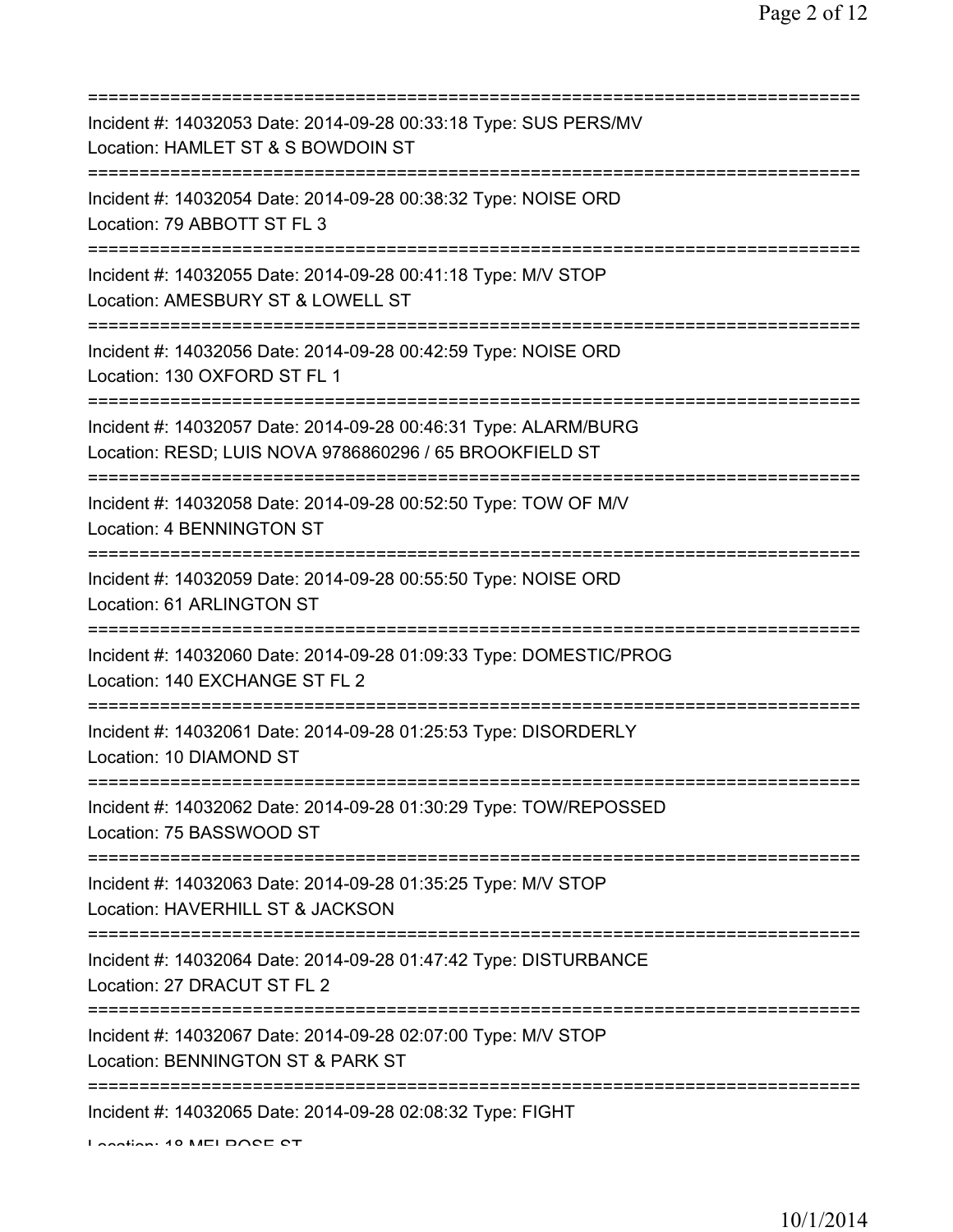| ============================<br>=============                                                                                          |
|----------------------------------------------------------------------------------------------------------------------------------------|
| Incident #: 14032066 Date: 2014-09-28 02:08:49 Type: UNWANTEDGUEST<br>Location: 103 SUMMER ST #1                                       |
| Incident #: 14032069 Date: 2014-09-28 02:19:46 Type: LOUD NOISE<br>Location: 137 BENNINGTON ST<br>==================================== |
| Incident #: 14032068 Date: 2014-09-28 02:19:48 Type: AUTO ACC/NO PI<br>Location: ARLINGTON ST & LAWRENCE ST                            |
| Incident #: 14032070 Date: 2014-09-28 02:22:33 Type: M/V STOP<br>Location: 350 ESSEX ST<br>=================================           |
| Incident #: 14032071 Date: 2014-09-28 02:24:16 Type: M/V STOP<br>Location: MASON ST & WATER ST<br>================================     |
| Incident #: 14032072 Date: 2014-09-28 02:26:00 Type: DISTURBANCE<br>Location: 99 TREMONT ST FL 3<br>=============                      |
| Incident #: 14032073 Date: 2014-09-28 02:31:30 Type: M/V STOP<br>Location: MERRIMACK ST & S BROADWAY                                   |
| Incident #: 14032074 Date: 2014-09-28 02:57:59 Type: M/V STOP<br>Location: FOSTER ST & SALEM ST                                        |
| Incident #: 14032075 Date: 2014-09-28 03:00:21 Type: M/V STOP<br>Location: FOSTER ST & SPRINGFIELD ST                                  |
| Incident #: 14032076 Date: 2014-09-28 03:04:09 Type: MISSING PERS<br>Location: 40 TRENTON ST                                           |
| ;====================================<br>Incident #: 14032078 Date: 2014-09-28 03:06:37 Type: DISTURBANCE<br>Location: 19 RIDGE RD     |
| Incident #: 14032077 Date: 2014-09-28 03:06:44 Type: ALARM/MV<br>Location: 20 RIDGE RD                                                 |
| Incident #: 14032079 Date: 2014-09-28 03:09:18 Type: NOISE ORD<br>Location: 78 LEXINGTON ST FL 1                                       |
| ===============================<br>Incident #: 14032080 Date: 2014-09-28 03:22:13 Type: M/V STOP                                       |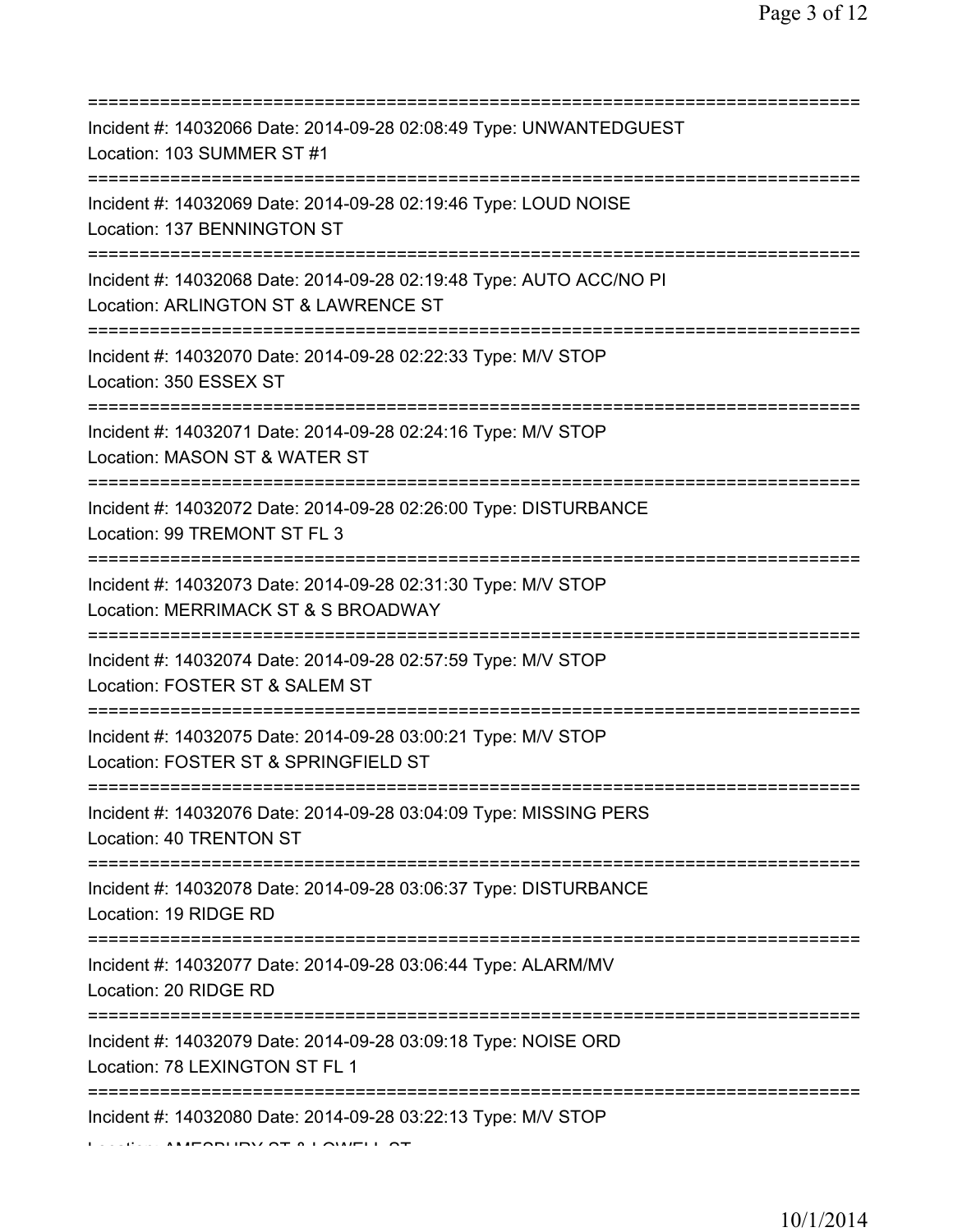| Incident #: 14032081 Date: 2014-09-28 03:47:45 Type: ALARMS<br>Location: 258 E HAVERHILL ST                                                   |
|-----------------------------------------------------------------------------------------------------------------------------------------------|
| Incident #: 14032082 Date: 2014-09-28 04:26:08 Type: CK WELL BEING<br>Location: 102 E HAVERHILL ST<br>=======================                 |
| Incident #: 14032083 Date: 2014-09-28 04:32:43 Type: DISORDERLY<br>Location: 112 MARSTON ST FL 1                                              |
| Incident #: 14032084 Date: 2014-09-28 04:40:48 Type: NOISE ORD<br>Location: 70 CROSS ST<br>=====================================              |
| Incident #: 14032085 Date: 2014-09-28 04:43:00 Type: AUTO ACC/NO PI<br>Location: 131 HIGH ST                                                  |
| ===============================<br>Incident #: 14032086 Date: 2014-09-28 04:57:59 Type: ASSSIT AMBULANC<br>Location: MERRIMACK ST & PARKER ST |
| Incident #: 14032087 Date: 2014-09-28 05:29:46 Type: A&B PAST<br>Location: 114 ABBOTT ST                                                      |
| Incident #: 14032088 Date: 2014-09-28 06:13:55 Type: MAN DOWN<br><b>Location: CENTRAL BRIDGE</b>                                              |
| Incident #: 14032089 Date: 2014-09-28 06:46:45 Type: MAL DAMAGE<br>Location: 649 ESSEX ST                                                     |
| Incident #: 14032090 Date: 2014-09-28 07:12:07 Type: MAN DOWN<br><b>Location: SALEM ST</b>                                                    |
| Incident #: 14032091 Date: 2014-09-28 07:46:59 Type: TOW OF M/V<br>Location: 67 ESSEX ST                                                      |
| Incident #: 14032092 Date: 2014-09-28 08:13:54 Type: MAL DAMAGE<br>Location: 151 MARGIN ST                                                    |
| ====================================<br>Incident #: 14032093 Date: 2014-09-28 08:16:33 Type: MAL DAMAGE<br>Location: 2 CHAMPLAIN AV           |
| Incident #: 14032094 Date: 2014-09-28 08:55:43 Type: ALARMS                                                                                   |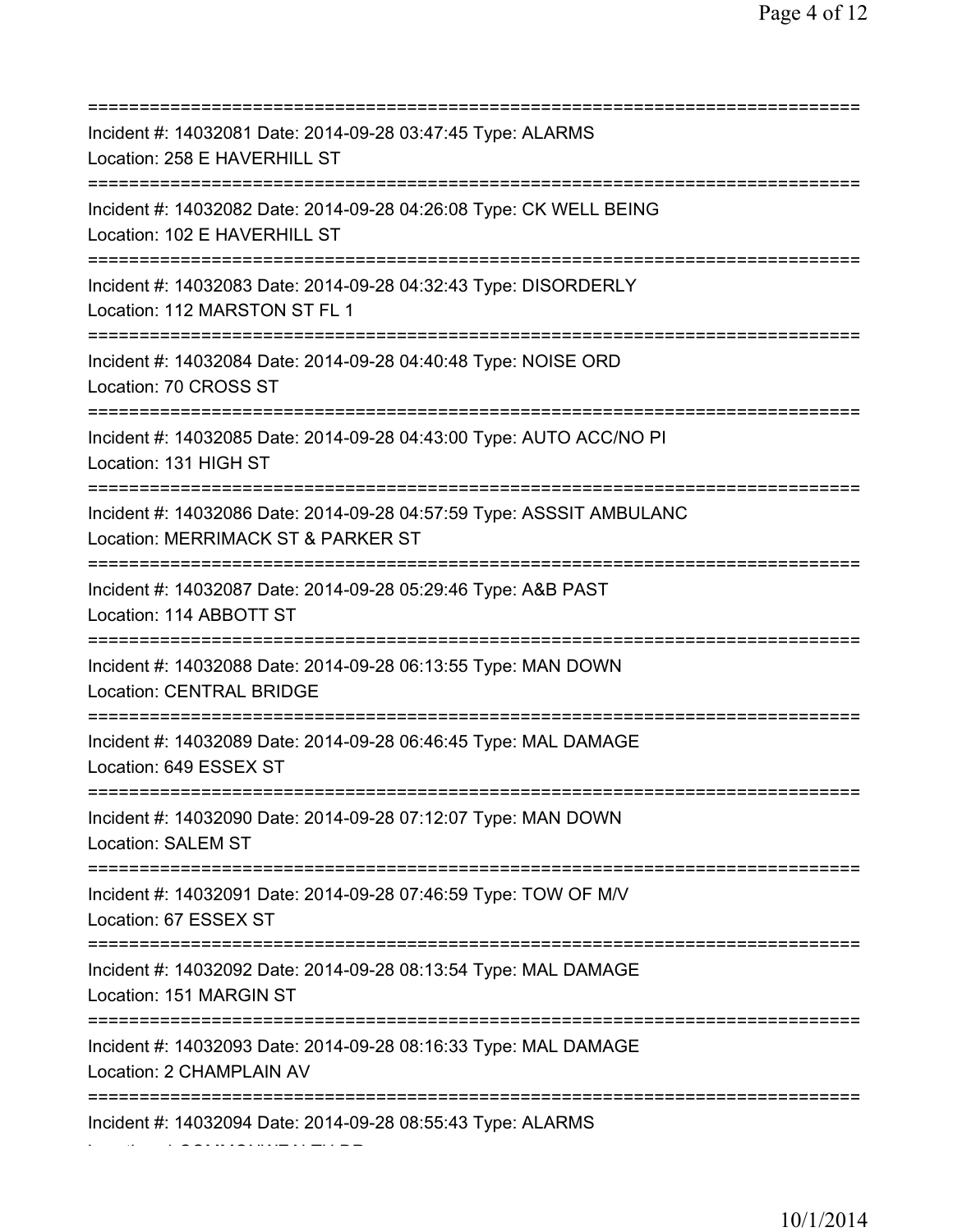| Incident #: 14032095 Date: 2014-09-28 09:11:47 Type: ALARM/BURG<br>Location: VOLTEK / 100 SHEPARD ST                                      |
|-------------------------------------------------------------------------------------------------------------------------------------------|
| Incident #: 14032096 Date: 2014-09-28 09:19:53 Type: E911 HANGUP<br>Location: 37 BASSWOOD ST FL 2NFL                                      |
| Incident #: 14032097 Date: 2014-09-28 09:47:36 Type: NOISE ORD<br>Location: ABBOTT ST & PARKER ST<br>=========================            |
| Incident #: 14032098 Date: 2014-09-28 09:50:28 Type: MISSING PERS<br>Location: 481B HAMPSHIRE ST                                          |
| Incident #: 14032099 Date: 2014-09-28 09:54:07 Type: SEX OFFENDER<br>Location: 11 TREMONT ST<br>=================================         |
| Incident #: 14032100 Date: 2014-09-28 09:54:42 Type: SUS PERS/MV<br>Location: GALE ST & GREENWOOD ST<br>===================               |
| Incident #: 14032101 Date: 2014-09-28 10:00:55 Type: HIT & RUN M/V<br>Location: 19 BOURQUE ST                                             |
| Incident #: 14032102 Date: 2014-09-28 10:15:54 Type: ANNOYING CALLS<br>Location: 284 BROADWAY FL 1ST FLOOR REAR                           |
| Incident #: 14032103 Date: 2014-09-28 10:52:54 Type: STOL/MV/PAS<br>Location: 514 HAVERHILL ST                                            |
| Incident #: 14032104 Date: 2014-09-28 11:11:10 Type: STOL/MV/PAS<br>Location: 39 SPRINGFIELD ST                                           |
| Incident #: 14032105 Date: 2014-09-28 11:26:48 Type: SUICIDE ATTEMPT<br>Location: ROCKY CLUB / 11 TRINITY ST<br>========================= |
| Incident #: 14032106 Date: 2014-09-28 11:31:26 Type: TOW/REPOSSED<br>Location: 84 SUNSET AV<br>==================================         |
| Incident #: 14032107 Date: 2014-09-28 11:35:35 Type: ALARM/BURG<br>Location: PSYCHOLOGICAL CENTER / 11 UNION ST                           |
| Incident #: 14032109 Date: 2014-09-28 11:42:41 Type: LARCENY/MV/PAST                                                                      |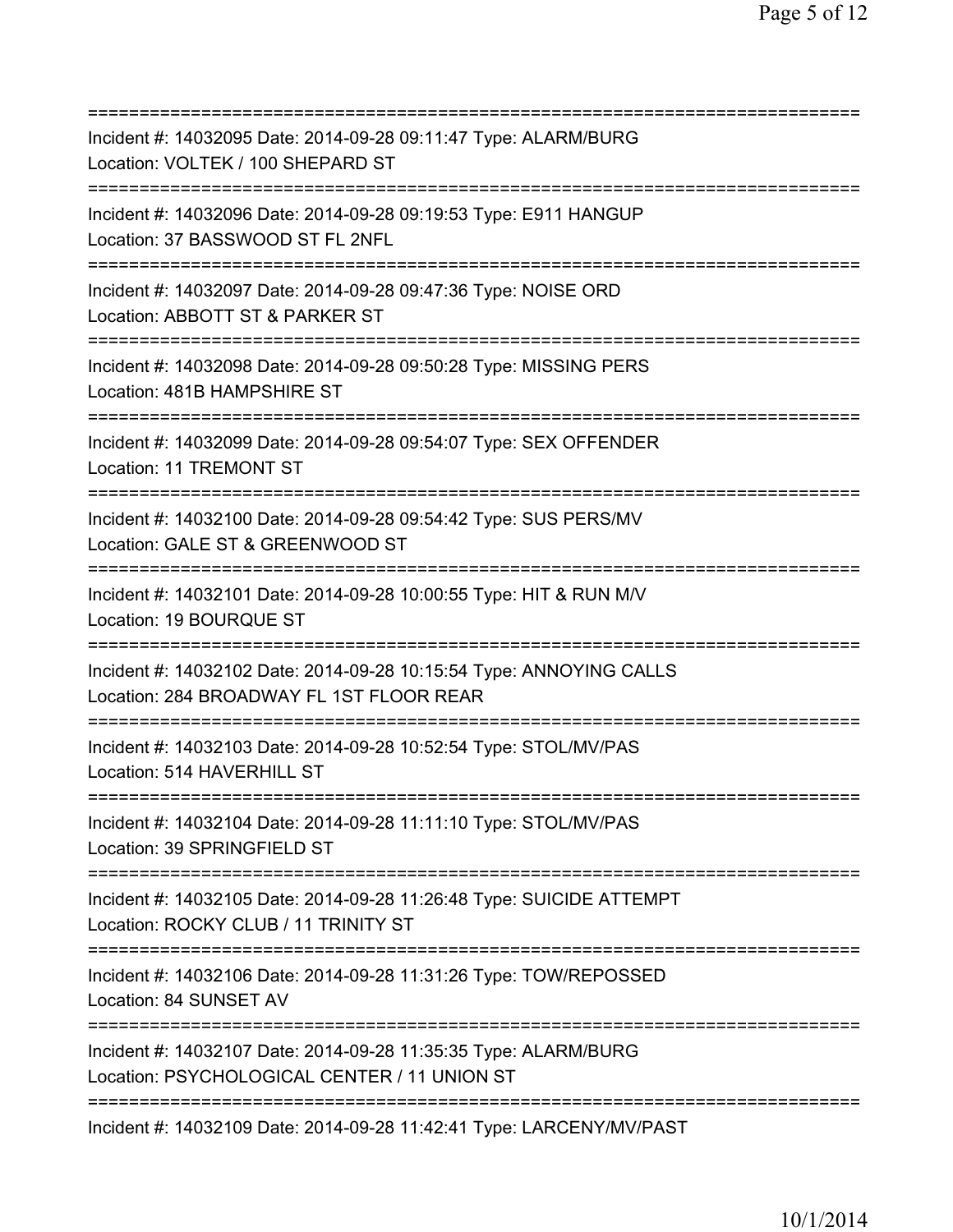=========================================================================== Incident #: 14032108 Date: 2014-09-28 11:45:08 Type: INVESTIGATION Location: BENNINGTON ST & MYRTLE ST =========================================================================== Incident #: 14032110 Date: 2014-09-28 12:14:12 Type: B&E/PAST Location: 16 BEACON ST #APT30 =========================================================================== Incident #: 14032111 Date: 2014-09-28 12:25:45 Type: ALARM/BURG Location: ARLINGTON SCHOOL / 150 ARLINGTON ST =========================================================================== Incident #: 14032112 Date: 2014-09-28 12:26:40 Type: DISORDERLY Location: 49 EXCHANGE ST =========================================================================== Incident #: 14032113 Date: 2014-09-28 12:27:09 Type: ASSSIT OTHER PD Location: ANDOVER ST & BLANCHARD ST =========================================================================== Incident #: 14032114 Date: 2014-09-28 12:30:35 Type: LIC PLATE STO Location: 35 OLIVE AV =========================================================================== Incident #: 14032115 Date: 2014-09-28 13:07:24 Type: NOTIFICATION Location: 6 HAVERHILL ST #2 =========================================================================== Incident #: 14032116 Date: 2014-09-28 13:57:10 Type: DISTURBANCE Location: 9 SARATOGA ST FL 1 =========================================================================== Incident #: 14032117 Date: 2014-09-28 14:14:14 Type: NOTIFICATION Location: 19 SHERIDAN ST =========================================================================== Incident #: 14032118 Date: 2014-09-28 14:31:17 Type: SUS PERS/MV Location: 54 SMITH ST =========================================================================== Incident #: 14032119 Date: 2014-09-28 14:39:02 Type: ALARM/HOLD Location: VEGA RESD. / 274 SALEM ST =========================================================================== Incident #: 14032120 Date: 2014-09-28 14:54:14 Type: UNWANTEDGUEST Location: 8 LEXINGTON ST =========================================================================== Incident #: 14032121 Date: 2014-09-28 15:07:41 Type: M/V STOP Location: LAWRENCE ST & LEXINGTON ST =========================================================================== Incident #: 14032122 Date: 2014-09-28 15:10:51 Type: 209A/SERVE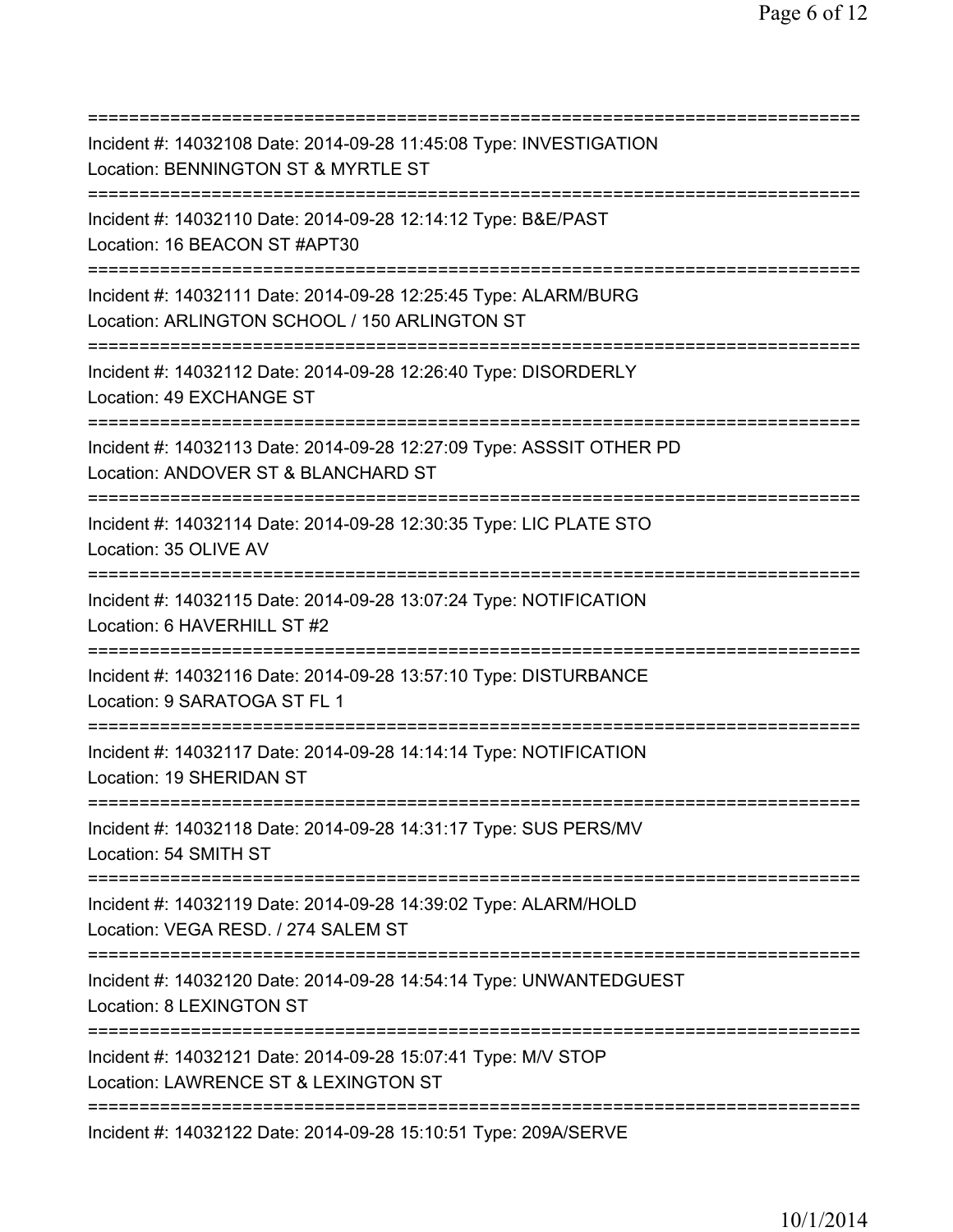| Location: 205 SARATOGA ST #2<br>================================                                                                |
|---------------------------------------------------------------------------------------------------------------------------------|
| Incident #: 14032123 Date: 2014-09-28 15:13:18 Type: INVEST CONT<br>Location: 16 BEACON ST #30<br>============================= |
| Incident #: 14032124 Date: 2014-09-28 15:16:00 Type: 209A/SERVE<br>Location: 45 SWAN ST                                         |
| Incident #: 14032125 Date: 2014-09-28 15:28:09 Type: 209A/SERVE<br>Location: 24 ORCHARD ST                                      |
| Incident #: 14032127 Date: 2014-09-28 15:28:17 Type: B&E/MV/PAST<br>Location: BRUCE ST & ERVING AV                              |
| :=============<br>Incident #: 14032126 Date: 2014-09-28 15:29:41 Type: 209A/SERVE<br>Location: 24 ORCHARD ST                    |
| Incident #: 14032128 Date: 2014-09-28 15:32:50 Type: 209A/SERVE<br>Location: 61 BRADFORD ST #7                                  |
| Incident #: 14032129 Date: 2014-09-28 15:34:27 Type: 209A/SERVE<br>Location: 10 HAVERHILL ST                                    |
| Incident #: 14032130 Date: 2014-09-28 15:35:27 Type: 209A/SERVE<br>Location: 10 HAVERHILL ST                                    |
| Incident #: 14032131 Date: 2014-09-28 15:36:30 Type: 209A/SERVE<br>Location: 184 PARK ST                                        |
| Incident #: 14032132 Date: 2014-09-28 15:37:12 Type: MV/BLOCKING<br>Location: 6 WENDELL ST                                      |
| Incident #: 14032133 Date: 2014-09-28 15:45:58 Type: 209A/SERVE<br>Location: 21 E HAVERHILL ST                                  |
| Incident #: 14032134 Date: 2014-09-28 16:13:34 Type: SUS PERS/MV<br>Location: 59 DANA ST                                        |
| Incident #: 14032135 Date: 2014-09-28 16:19:59 Type: SUS PERS/MV<br>Location: 272 E HAVERHILL ST                                |
|                                                                                                                                 |

Incident #: 14032136 Date: 2014 09 28 16:23:37 Type: DISORDERLY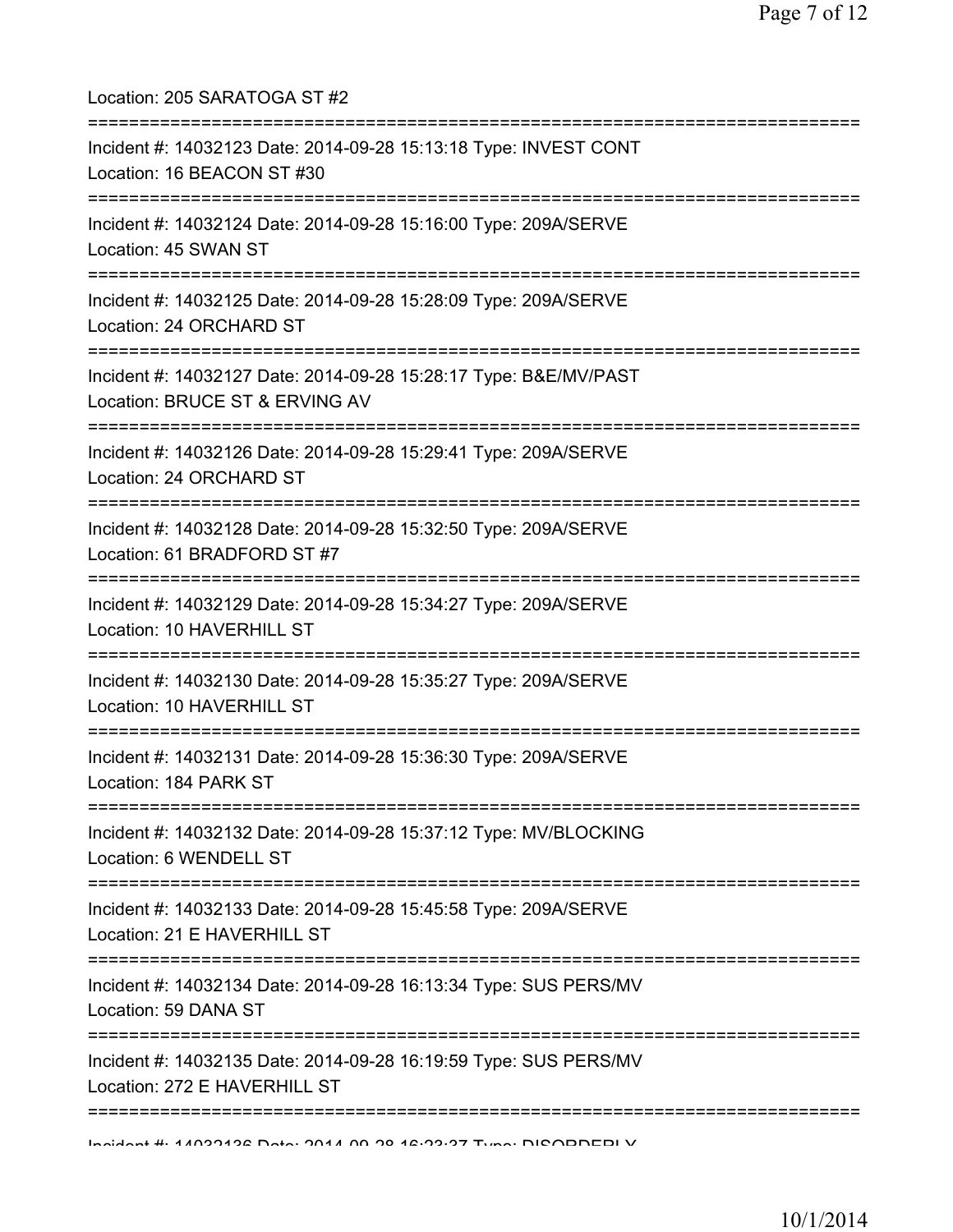Location: 402 S BROADWAY =========================================================================== Incident #: 14032137 Date: 2014-09-28 16:32:38 Type: DOMESTIC/PAST Location: 231 WALNUT ST =========================================================================== Incident #: 14032138 Date: 2014-09-28 16:44:48 Type: THREATS Location: 454 HAVERHILL ST =========================================================================== Incident #: 14032139 Date: 2014-09-28 16:52:18 Type: NOISE ORD Location: 24 INMAN ST =========================================================================== Incident #: 14032140 Date: 2014-09-28 16:54:00 Type: DISORDERLY Location: WACHUSETTS AV =========================================================================== Incident #: 14032141 Date: 2014-09-28 17:04:08 Type: NOISE ORD Location: 503 LOWELL ST =========================================================================== Incident #: 14032142 Date: 2014-09-28 17:06:14 Type: NOISE ORD Location: 503 HAVERHILL ST =========================================================================== Incident #: 14032143 Date: 2014-09-28 17:06:44 Type: ALARM/BURG Location: LAWRENCE/METHUEN FAMILY COALIT / 112 E HAVERHILL ST #A =========================================================================== Incident #: 14032144 Date: 2014-09-28 17:43:36 Type: SUS PERS/MV Location: HAFFNERS GAS STATION / 194 S BROADWAY =========================================================================== Incident #: 14032145 Date: 2014-09-28 17:46:15 Type: SUS PERS/MV Location: SARATOGA ST & STEARNS AV =========================================================================== Incident #: 14032146 Date: 2014-09-28 18:01:55 Type: B&E/MV/PAST Location: BRADFORD ST & FRANKLIN ST =========================================================================== Incident #: 14032147 Date: 2014-09-28 18:07:22 Type: M/V STOP Location: INMAN ST & S BROADWAY =========================================================================== Incident #: 14032148 Date: 2014-09-28 18:11:13 Type: SUS PERS/MV Location: E HAVERHILL ST & YOUNG AV =========================================================================== Incident #: 14032149 Date: 2014-09-28 18:17:36 Type: ALARM/BURG Location: 495 LOWELL ST ===========================================================================

 $1$   $\mu$  44030450 Date: 2014 09 28 19 27:28 Type: DISORDERLY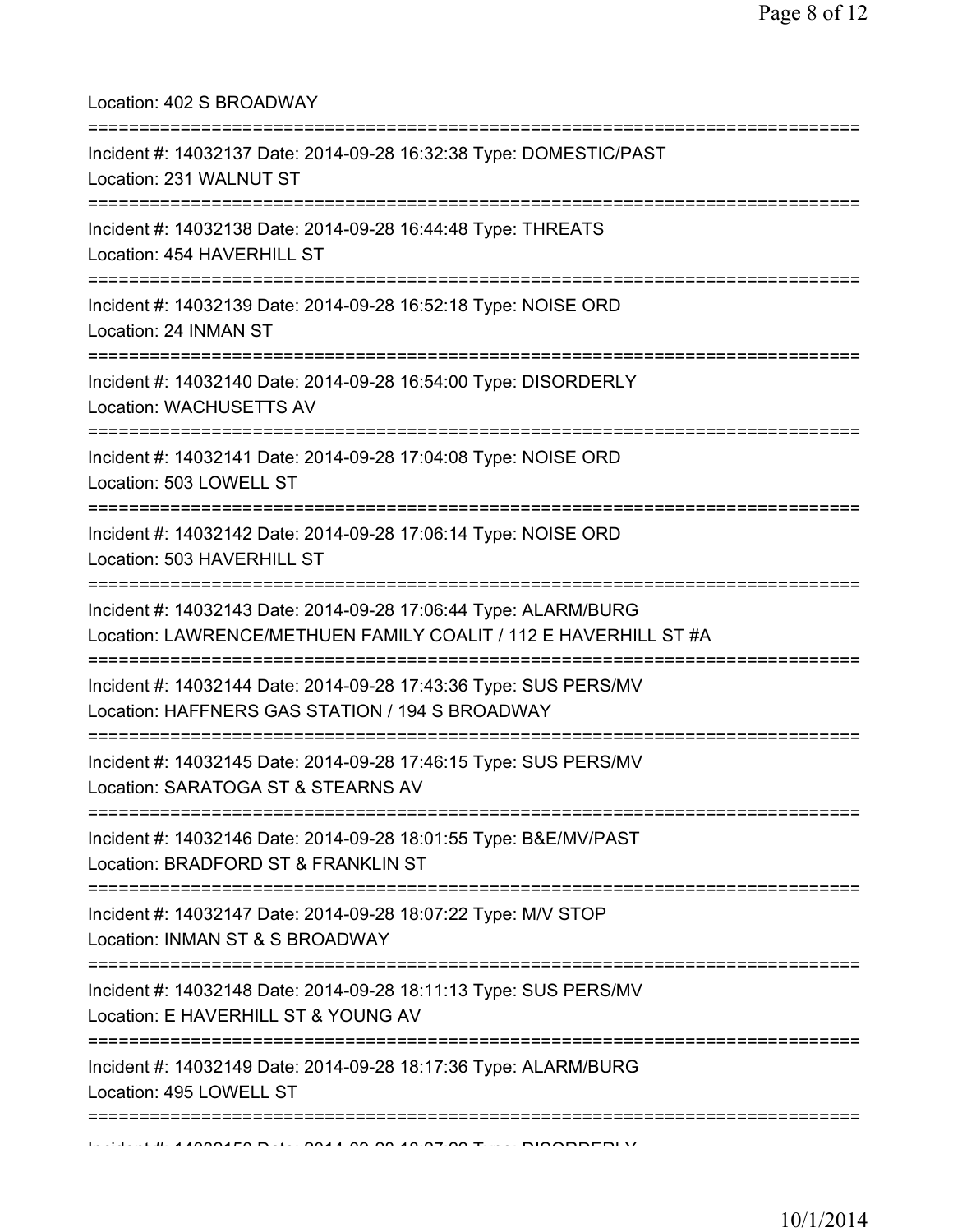| Location: S BOWDOIN ST & JEFFERSON ST<br>===============================                                                                          |
|---------------------------------------------------------------------------------------------------------------------------------------------------|
| Incident #: 14032151 Date: 2014-09-28 18:37:21 Type: NOISE ORD<br>Location: FLORENCE AV & NELSON ST<br>=========================                  |
| Incident #: 14032152 Date: 2014-09-28 18:40:11 Type: NOISE ORD<br>Location: 12 PORTLAND ST                                                        |
| Incident #: 14032153 Date: 2014-09-28 18:40:54 Type: STOL/MV/PR<br>Location: E HAVERHILL ST & FERRY ST<br>;======================<br>============ |
| Incident #: 14032154 Date: 2014-09-28 18:46:07 Type: ALARMS<br>Location: NECCO / 420 COMMON ST                                                    |
| Incident #: 14032155 Date: 2014-09-28 18:47:48 Type: ALARM/MV<br>Location: 10 PROSPECT CT                                                         |
| Incident #: 14032156 Date: 2014-09-28 18:49:28 Type: DISORDERLY<br>Location: HANCOCK ST & SCHOOL ST<br>===========================                |
| Incident #: 14032157 Date: 2014-09-28 18:51:59 Type: GENERAL SERV<br>Location: EVERETT ST & ROWE ST                                               |
| Incident #: 14032158 Date: 2014-09-28 18:55:50 Type: ROBBERY ARMED<br>Location: 16 KENNETH ST                                                     |
| Incident #: 14032159 Date: 2014-09-28 19:03:00 Type: THREATS<br>Location: 47 N PARISH RD                                                          |
| ======================<br>Incident #: 14032160 Date: 2014-09-28 19:04:59 Type: SHOPLIFTING<br>Location: DEMOULAS MARKET / 700 ESSEX ST            |
| Incident #: 14032161 Date: 2014-09-28 19:08:19 Type: STOL/MV/PAS<br>Location: HANCOCK ST                                                          |
| Incident #: 14032162 Date: 2014-09-28 19:18:31 Type: LARCENY/PAST<br>Location: AUTO ZONE / 380 BROADWAY                                           |
| ============<br>Incident #: 14032163 Date: 2014-09-28 19:25:04 Type: SUS PERS/MV<br>Location: 286 HOWARD ST                                       |
|                                                                                                                                                   |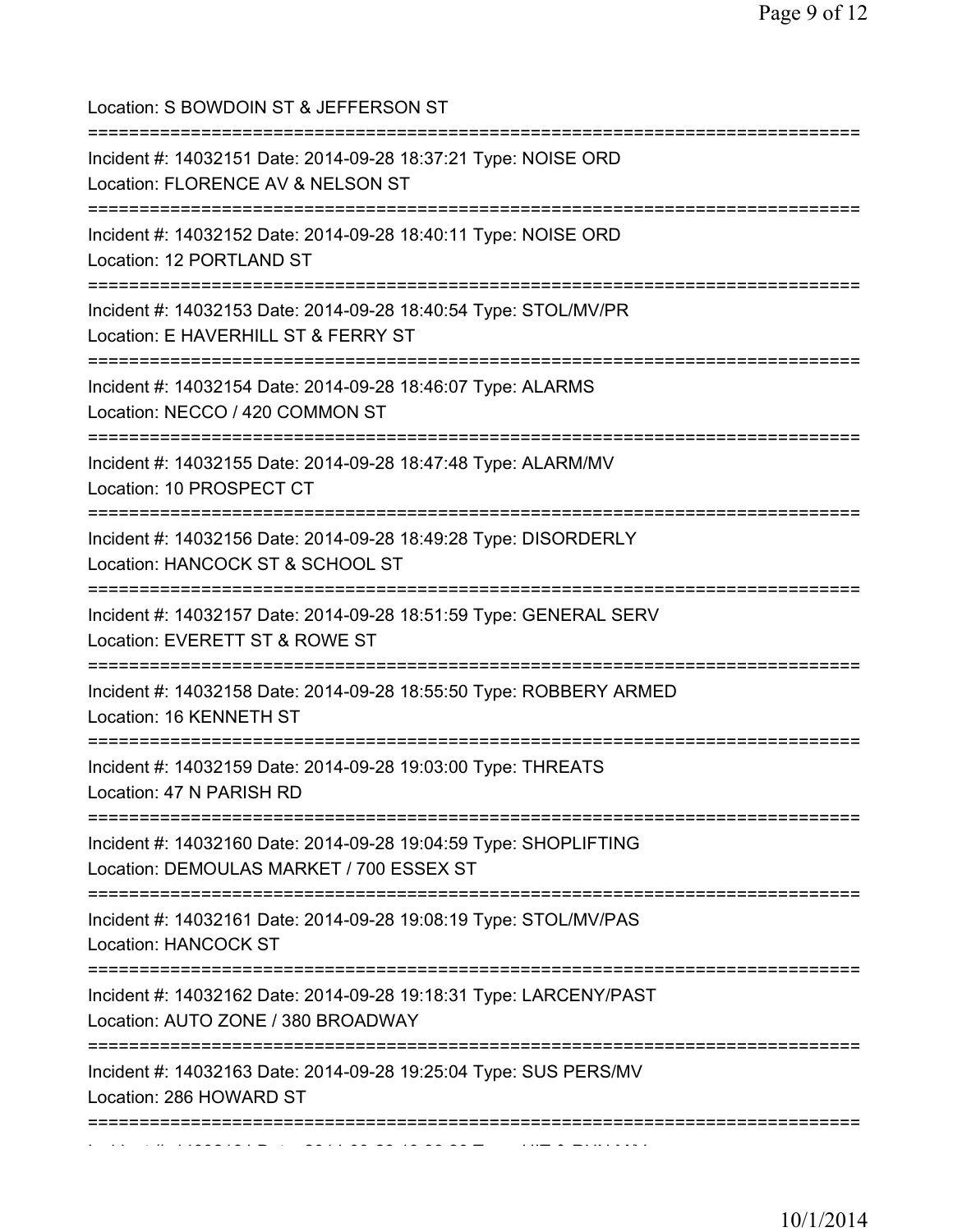Location: 52 MYRTLE ST

| Incident #: 14032165 Date: 2014-09-28 20:15:52 Type: RAPE<br>Location: 288 PROSPECT ST FL 2                  |
|--------------------------------------------------------------------------------------------------------------|
| Incident #: 14032166 Date: 2014-09-28 20:17:38 Type: NOISE ORD<br>Location: TENARES GROCERY / 64 BERKELEY ST |
| Incident #: 14032167 Date: 2014-09-28 20:23:09 Type: STOL/MV/PAS<br>Location: 480 SOUTH UNION ST             |
| Incident #: 14032168 Date: 2014-09-28 20:27:27 Type: MV/BLOCKING<br>Location: 270 ESSEX ST                   |
| Incident #: 14032169 Date: 2014-09-28 20:40:12 Type: DOMESTIC/PROG<br>Location: 144 S UNION ST FL 3          |
| Incident #: 14032170 Date: 2014-09-28 20:41:04 Type: NOISE ORD<br>Location: 351 LOWELL ST                    |
| Incident #: 14032171 Date: 2014-09-28 20:51:50 Type: LARCENY/PROG<br>Location: 25 VINE ST                    |
| Incident #: 14032172 Date: 2014-09-28 20:53:27 Type: GENERAL SERV<br>Location: 198 ESSEX ST                  |
| Incident #: 14032173 Date: 2014-09-28 20:58:38 Type: NOISE ORD<br>Location: 313 LOWELL ST                    |
| Incident #: 14032174 Date: 2014-09-28 21:01:47 Type: NOISE ORD<br>Location: 12 ACTON ST                      |
| Incident #: 14032175 Date: 2014-09-28 21:06:05 Type: LOUD NOISE<br>Location: 178 UNION ST                    |
| Incident #: 14032176 Date: 2014-09-28 21:09:05 Type: VIO CITY ORD<br>Location: 108 RIVER POINTE WY           |
| Incident #: 14032177 Date: 2014-09-28 21:14:59 Type: ALARMS<br>Location: GANGE REALTY / 273-274 PROSPECT ST  |
|                                                                                                              |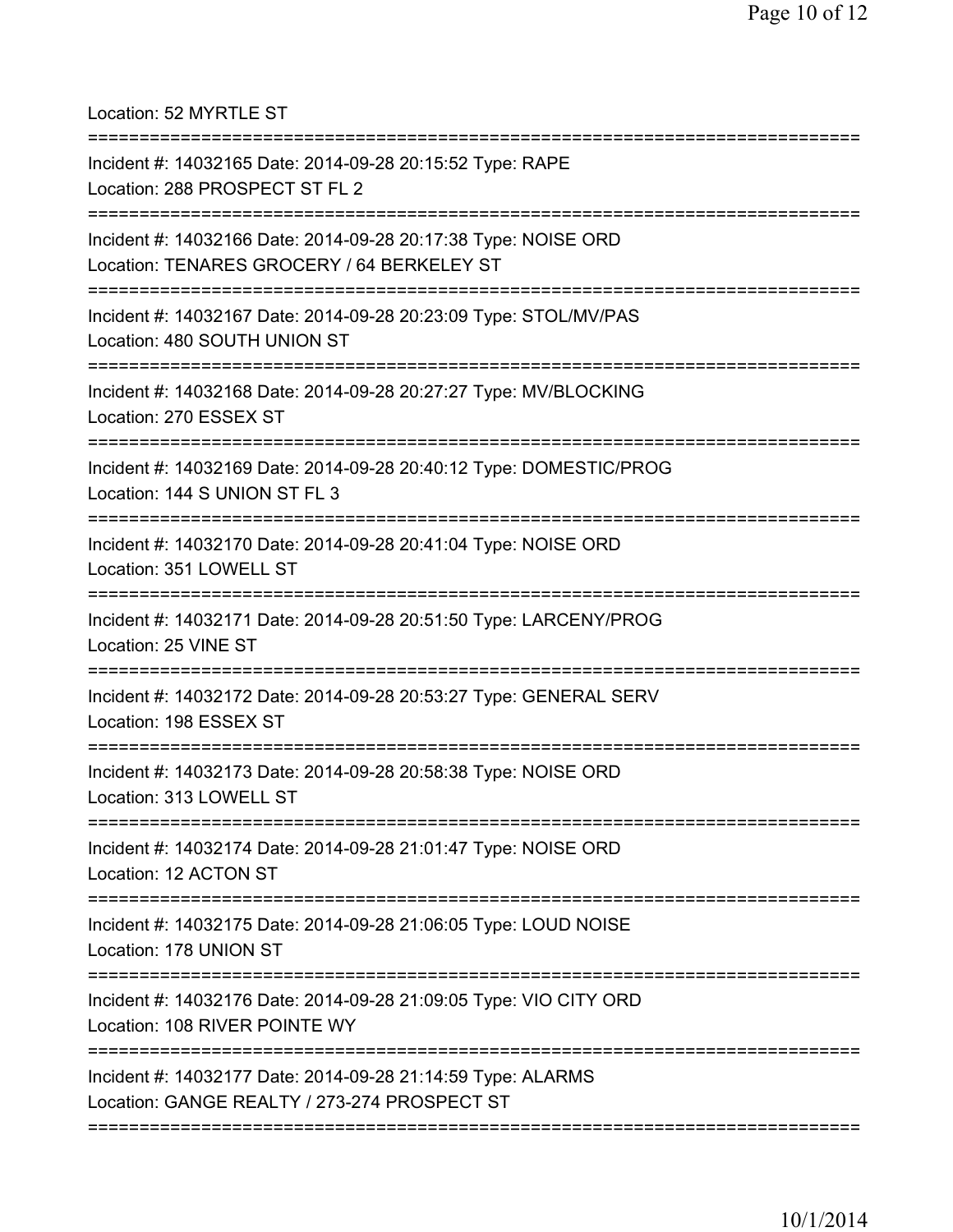| Location: 144 S UNION ST FL 3<br>=====================================                                                                    |
|-------------------------------------------------------------------------------------------------------------------------------------------|
| Incident #: 14032179 Date: 2014-09-28 21:22:13 Type: AUTO ACC/NO PI<br>Location: 102 ESSEX ST<br>====================================     |
| Incident #: 14032180 Date: 2014-09-28 21:31:56 Type: NOISE ORD<br>Location: 68 SARATOGA ST<br>=====================================       |
| Incident #: 14032181 Date: 2014-09-28 21:32:26 Type: MAL DAMAGE<br>Location: 33 TYLER ST FL 1                                             |
| Incident #: 14032183 Date: 2014-09-28 21:41:25 Type: HIT & RUN M/V<br>Location: 148 EXCHANGE ST                                           |
| ============================<br>Incident #: 14032182 Date: 2014-09-28 21:41:40 Type: LOUD NOISE<br>Location: 98 FARNHAM ST                |
| ===============================<br>Incident #: 14032184 Date: 2014-09-28 21:49:39 Type: A&B PAST<br>Location: 45 BROADWAY                 |
| Incident #: 14032190 Date: 2014-09-28 21:53:09 Type: LARCENY/PAST<br>Location: 16 CAMDEN ST                                               |
| =====================================<br>Incident #: 14032185 Date: 2014-09-28 22:30:41 Type: NOISE ORD<br>Location: ALDER ST & POPLAR ST |
| Incident #: 14032186 Date: 2014-09-28 22:45:12 Type: ALARMS<br>Location: 274 SALEM ST                                                     |
| =====================================<br>Incident #: 14032187 Date: 2014-09-28 23:02:51 Type: NOISE ORD<br>Location: 62 KENT ST FL 2      |
| Incident #: 14032188 Date: 2014-09-28 23:03:46 Type: LOUD NOISE<br>Location: 42 KINGSTON ST                                               |
| ======================================<br>Incident #: 14032189 Date: 2014-09-28 23:16:33 Type: KEEP PEACE<br>Location: 143 ANDOVER ST     |
| Incident #: 14032191 Date: 2014-09-28 23:33:38 Type: M/V STOP<br>Location: METHUEN ST & UNION ST                                          |
|                                                                                                                                           |